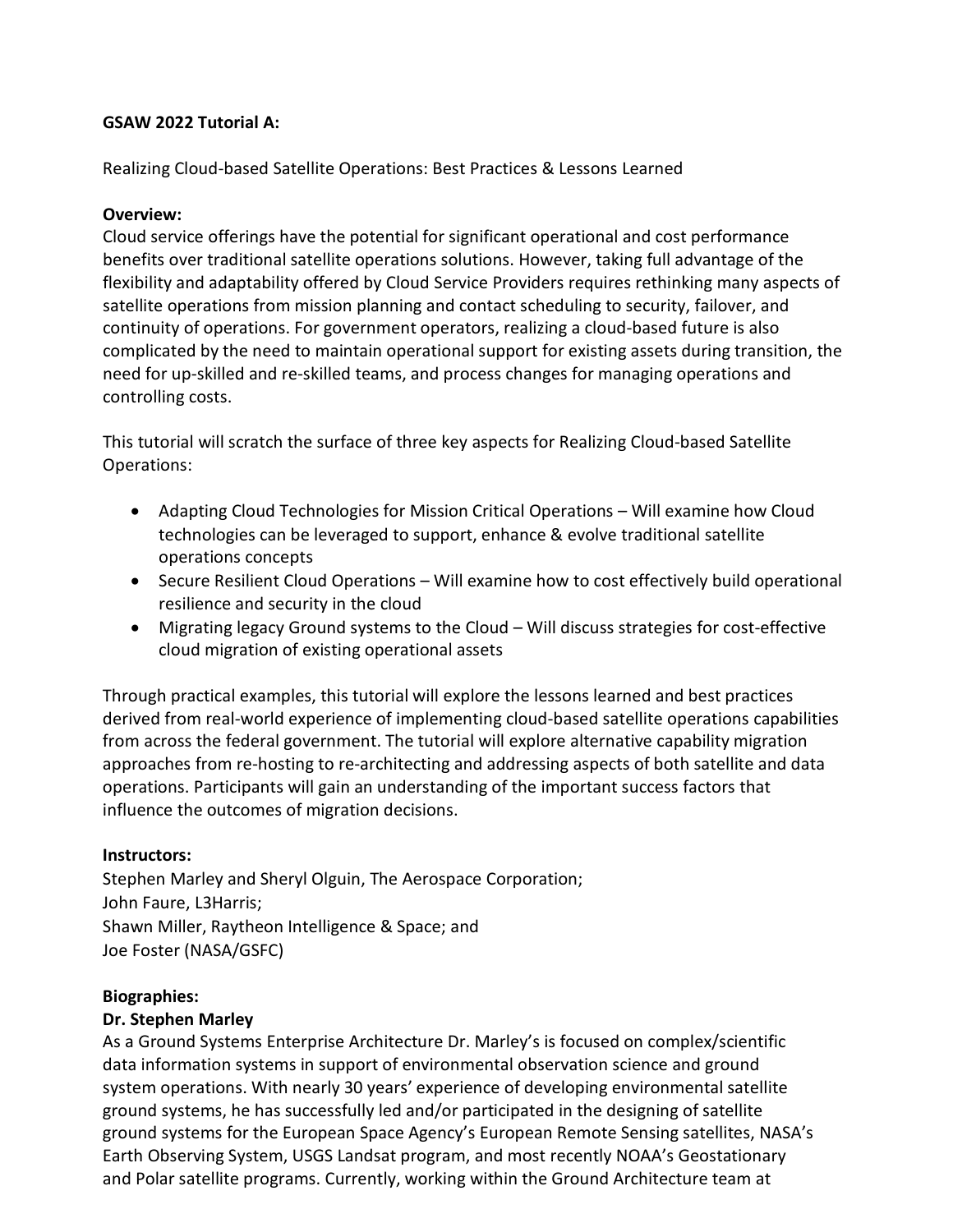NOAA, Dr. Marley is helping to establish Enterprise Architecture best practices and tools defining the technical framework for the realization of the future NOAA Ground Enterprise. Dr. Marley is a graduate in Infrared Astronomy from the University of Leeds. He is also a Certified Enterprise Architect, an Associate Editor of The Journal of Enterprise Architecture, and a proud alum of the International Space University.

**Sheryl Olguin** has over 30 years' experience bringing creative thinking and entrepreneurial approaches to new technology roll-outs, leadership of design, management and implementation of complex enterprise systems and software, and enterprise/web/mobile applications. Prior to joining Aerospace, was COO of Naviscent, a Silicon Valley based UX agency focused on applying UX/UE research, design, and engineering practices to Fortune 1000 and Global 2000 corporations' enterprise systems and Internet/Mobile enabled solutions for optimal value, technical innovation, and maximum user engagement. At Harris Corp, Ms. Olguin led the Corporate Internet technology strategy team, web development center of excellence, and managed the digital datacasting aspects of the Harris/PBS strategic initiative to advance the US Digital TV transition by demonstrating capabilities, educating engineers, and informing US Broadcast management of business models enabled.

**John Faure** is a senior scientist at L3Harris Technologies who has 37 years of experience in the software industry. He also worked at startup company during the dot com era where he specialized in large information systems integration projects. His career has focused on building large, distributed software systems including a replacement space shuttle launch system (Core); Delta, Atlas and Titan launch preparation system (Launch Operations & Support Contract); NextEra Energy power plant monitoring and control (Generation Commercial Management); Government Printing Office (GPO) online digital archive (FDSYS); GOES-R Ground Segment and several other systems. He has been the architect of the GOES-R Ground System for 15 years, since the risk reduction study phase. He has worked on the problems of moving large satellite ground systems to the cloud for 5 years, benefitting from approaches and lessons learned by L3Harris 20+ operational and mission critical cloud systems. His first focus for developing cloud architectures was optimizing recurring costs while building secure, highly available and performant systems. His current interest is in applying AI technologies to space systems in the cloud.

**Shawn Miller** is a Principal Engineering Fellow and Certified Architect with Raytheon Intelligence & Space (RI&S). Within RI&S, he is currently the Technical Director for Environmental Intelligence and Civil Space, overseeing current technical performance and planned capabilities and technological evolution of multiple programs in the weather, water and climate enterprise. Prior to his current assignment, Shawn was the Chief Architect on the Joint Polar Satellite System (JPSS) Common Ground System (CGS). He has been working in various aspects of weather and satellite programs for 30 years, 24 with Raytheon. He obtained a PhD in Aerospace Engineering Sciences at the University of Colorado, Boulder, in 1995, and worked as a postdoctoral researcher in the Department of Meteorology at the University of Maryland. Shawn remains engaged in a number of activities outside of Raytheon, most notably with the American Meteorological Society (AMS), for which he was named a Fellow in 2019. He is a Past Chair of the AMS Board on Enterprise Economic Development (BEED), under the AMS Commission on the Weather, Water and Climate Enterprise (CWWCE), a current member of the AMS Committee for Open Environmental Information Services (COEIS), and an AMS Nonresident Policy Fellow.